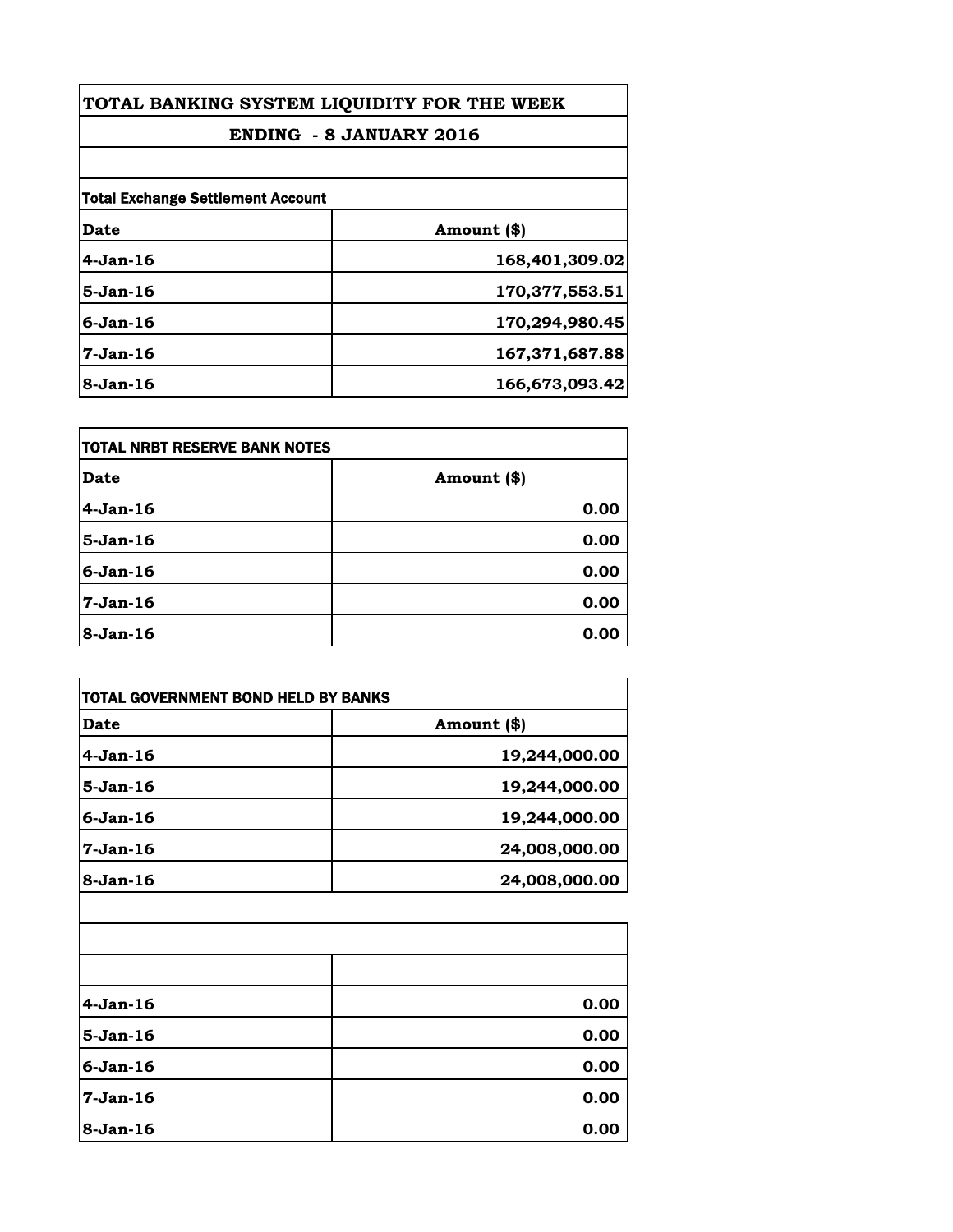| TOTAL BANKING SYSTEM LIQUIDITY FOR THE WEEK |                |  |
|---------------------------------------------|----------------|--|
| <b>ENDING - 15 JANUARY 2016</b>             |                |  |
|                                             |                |  |
| <b>Total Exchange Settlement Account</b>    |                |  |
| Date                                        | Amount (\$)    |  |
| $11$ -Jan-16                                | 168,496,036.42 |  |
| $12$ -Jan-16                                | 170,329,101.36 |  |
| $13$ -Jan-16                                | 171,001,757.64 |  |
| $14$ -Jan-16                                | 172,221,757.64 |  |
| $15$ -Jan-16                                | 172,315,613.91 |  |

| itotal NRBT RESERVE BANK NOTES |             |
|--------------------------------|-------------|
| Date                           | Amount (\$) |
| $11$ -Jan-16                   | 0.00        |
| 12-Jan-16                      | 0.00        |
| $13$ -Jan-16                   | 0.00        |
| 14-Jan-16                      | 0.00        |
| 15-Jan-16                      | 0.00        |

| Date         | Amount (\$)   |
|--------------|---------------|
| $11-Jan-16$  | 24,008,000.00 |
| $12$ -Jan-16 | 24,008,000.00 |
| $13$ -Jan-16 | 24,008,000.00 |
| 14-Jan-16    | 24,008,000.00 |
| $15$ -Jan-16 | 24,008,000.00 |

| ITOTAL GOVERNMENT TREASURY NOTES HELD BY BANKS |             |
|------------------------------------------------|-------------|
| Date                                           | Amount (\$) |
| $11$ -Jan-16                                   | 0.00        |
| 12-Jan-16                                      | 0.00        |
| 13-Jan-16                                      | 0.00        |
| 14-Jan-16                                      | 0.00        |
| 15-Jan-16                                      | 0.00        |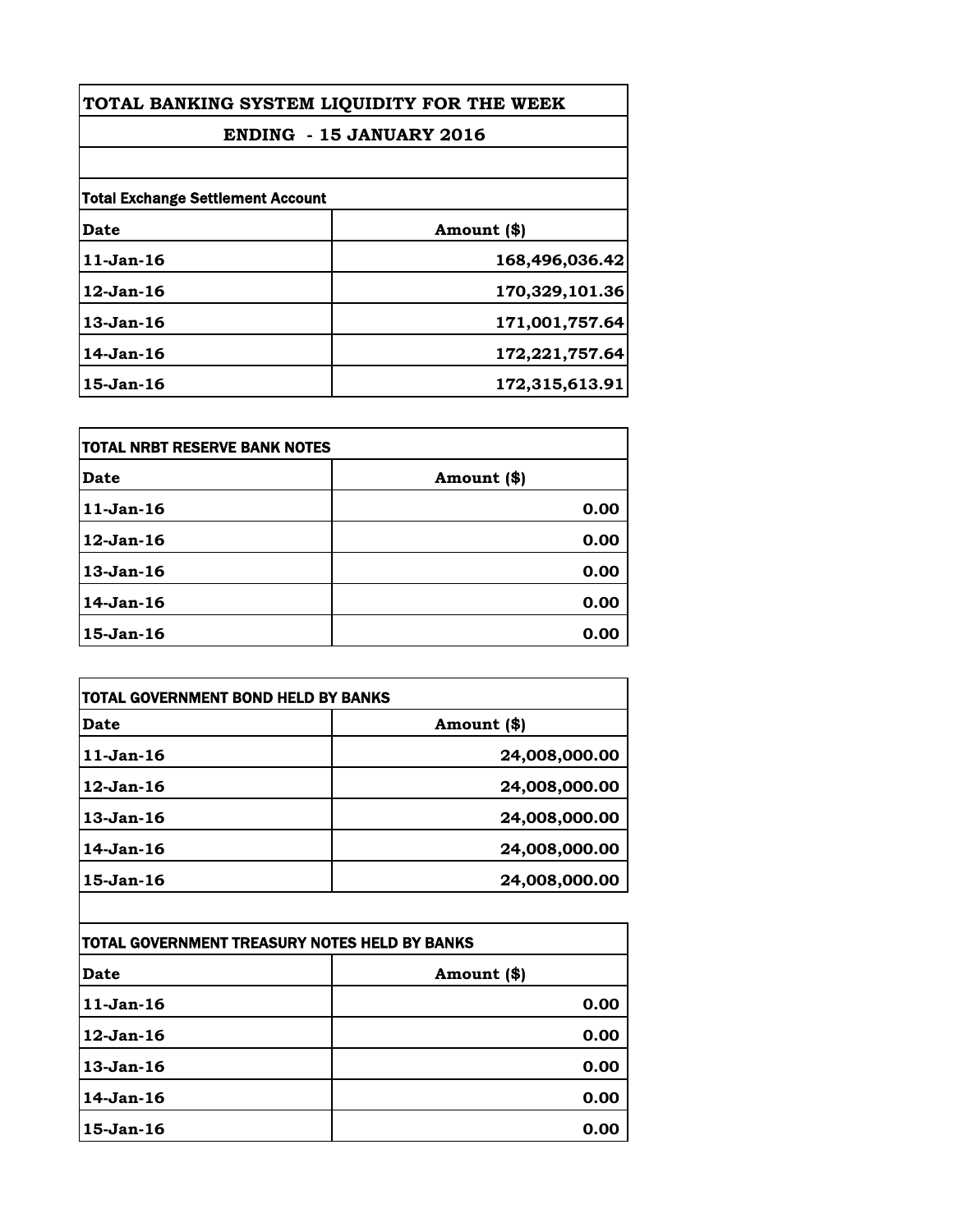| TOTAL BANKING SYSTEM LIQUIDITY FOR THE WEEK |                |  |
|---------------------------------------------|----------------|--|
| <b>ENDING - 22 JANUARY 2016</b>             |                |  |
|                                             |                |  |
| <b>Total Exchange Settlement Account</b>    |                |  |
| Date                                        | Amount (\$)    |  |
| $18$ -Jan- $16$                             | 173,048,952.67 |  |
| $19$ -Jan-16                                | 174,309,104.14 |  |
| $20$ -Jan-16                                | 172,815,938.36 |  |
| $21$ -Jan-16                                | 170,024,299.84 |  |
| 22-Jan-16                                   | 168,512,735.41 |  |

| itotal NRBT RESERVE BANK NOTES |             |
|--------------------------------|-------------|
| Date                           | Amount (\$) |
| 18-Jan-16                      | 0.00        |
| $19$ -Jan-16                   | 0.00        |
| $20$ -Jan-16                   | 0.00        |
| $21$ -Jan-16                   | 0.00        |
| 22-Jan-16                      | 0.00        |

| <b>Date</b>  | Amount (\$)   |
|--------------|---------------|
| 18-Jan-16    | 24,008,000.00 |
| $19$ -Jan-16 | 24,008,000.00 |
| $20$ -Jan-16 | 24,008,000.00 |
| 21-Jan-16    | 24,008,000.00 |
| 22-Jan-16    | 24,008,000.00 |

| TOTAL GOVERNMENT TREASURY NOTES HELD BY BANKS |             |  |
|-----------------------------------------------|-------------|--|
| Date                                          | Amount (\$) |  |
| 18-Jan-16                                     | 0.00        |  |
| 19-Jan-16                                     | 0.00        |  |
| $20$ -Jan-16                                  | 0.00        |  |
| 21-Jan-16                                     | 0.00        |  |
| 22-Jan-16                                     | 0.00        |  |